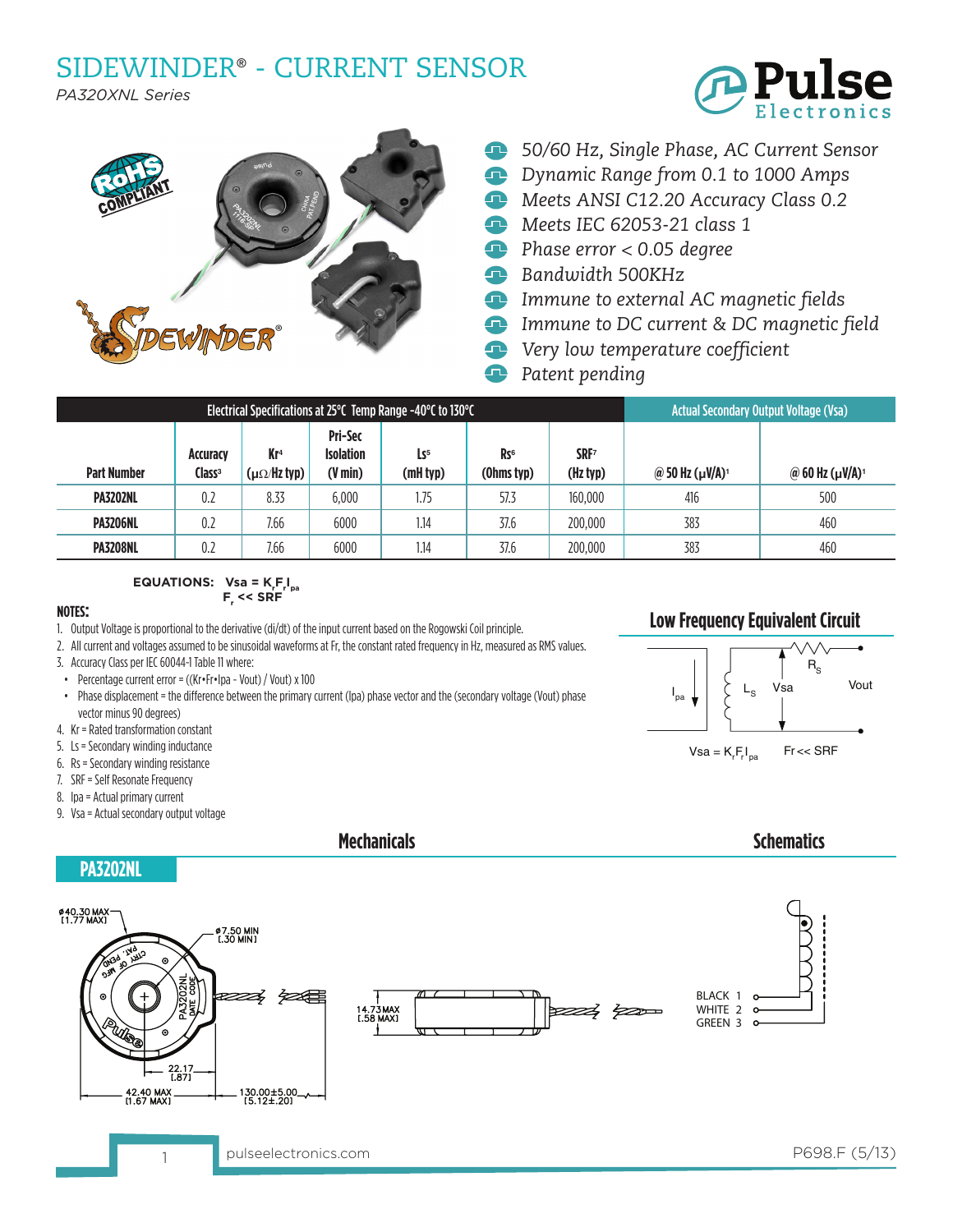SIDEWINDER® - CURRENT SENSOR

*PA320XNL Series*





#### **Pulse Worldwide Headquarters** 12220 World Trade Drive San Diego, CA 92128 U.S.A.

Tel: 858 674 8100 Fax:8586748262 Einsteinstrasse 1 D-71083 Herrenberg Germany

Tel: 49 7032 7806 0

B402, Shenzhen Academy of Aerospace Technology Bldg.

10th Kejinan Road High-Tech Zone Nanshan District Shenzen, PR China 518057 Tel: 86 755 33966678 Fax:8675533966700

**Pulse North China** Room 2704/2705 Super Ocean Finance Ctr. 2067 Yan An Road West Shanghai 200336 China

Tel: 86 21 62787060 Fax:862162786973 **Pulse South Asia**

135 Joo Seng Road #03-02 PM Industrial Bldg. Singapore 368363

Tel: 65 6287 8998 Fax:6562878998

## **Pulse North Asia**

3F, No. 198 Zhongyuan Road Zhongli City Taoyuan County 320 Taiwan R. O. C. Tel: 886 3 4356768 Fax:88634356823 (Pulse) Fax:88634356820(FRE)

Fax:4970327806135 Performance warranty of products offered on this data sheet is limited to the parameters specified. Data is subject to change without notice. Other brand and product names mentioned herein may be trademarks or registered trademarks of their respective owners. © Copyright, 2011. Pulse Electronics, Inc. All rights reserved.